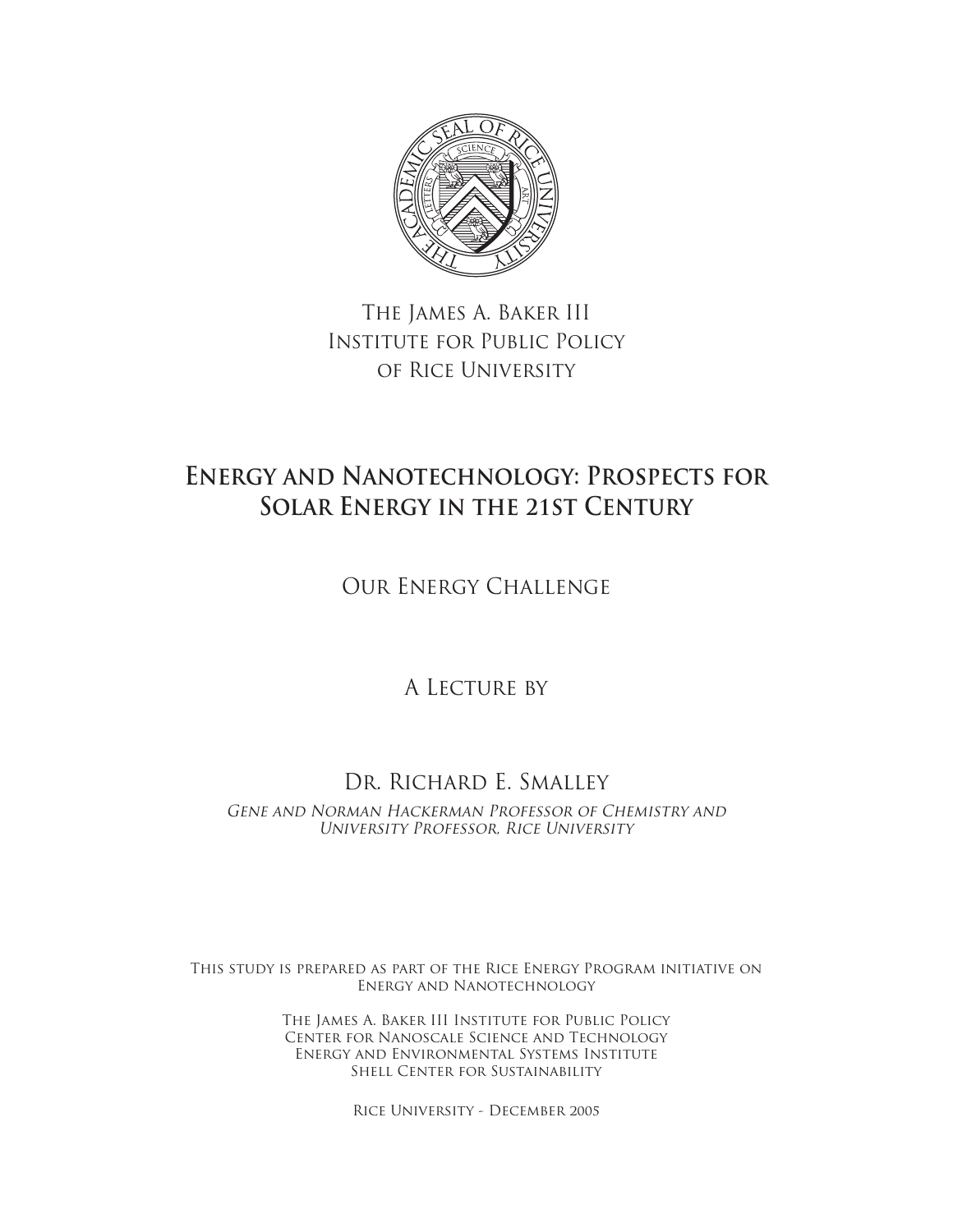THESE PAPERS WERE WRITTEN BY A RESEARCHER (OR RESEARCHERS) WHO PARTICIPATED IN A BAKER INSTITUTE RESEARCH PROJECT. WHEREVER FEASIBLE, THESE PAPERS ARE REVIEWED BY OUTSIDE EXPERTS BEFORE THEY ARE RELEASED. HOWEVER, THE RESEARCH AND VIEWS EXPRESSED IN THESE PAPERS ARE THOSE OF THE INDIVIDUAL RESEARCHER(S), AND DO NOT NECESSARILY REPRESENT THE VIEWS OF THE JAMES A. BAKER III INSTITUTE FOR PUBLIC POLICY.

© 2004 BY THE JAMES A. BAKER III INSTITUTE FOR PUBLIC POLICY OF RICE UNIVERSITY

THIS MATERIAL MAY BE QUOTED OR REPRODUCED WITHOUT PRIOR PERMISSION, PROVIDED APPROPRIATE CREDIT IS GIVEN TO THE AUTHOR AND THE JAMES A. BAKER III INSTITUTE FOR PUBLIC POLICY.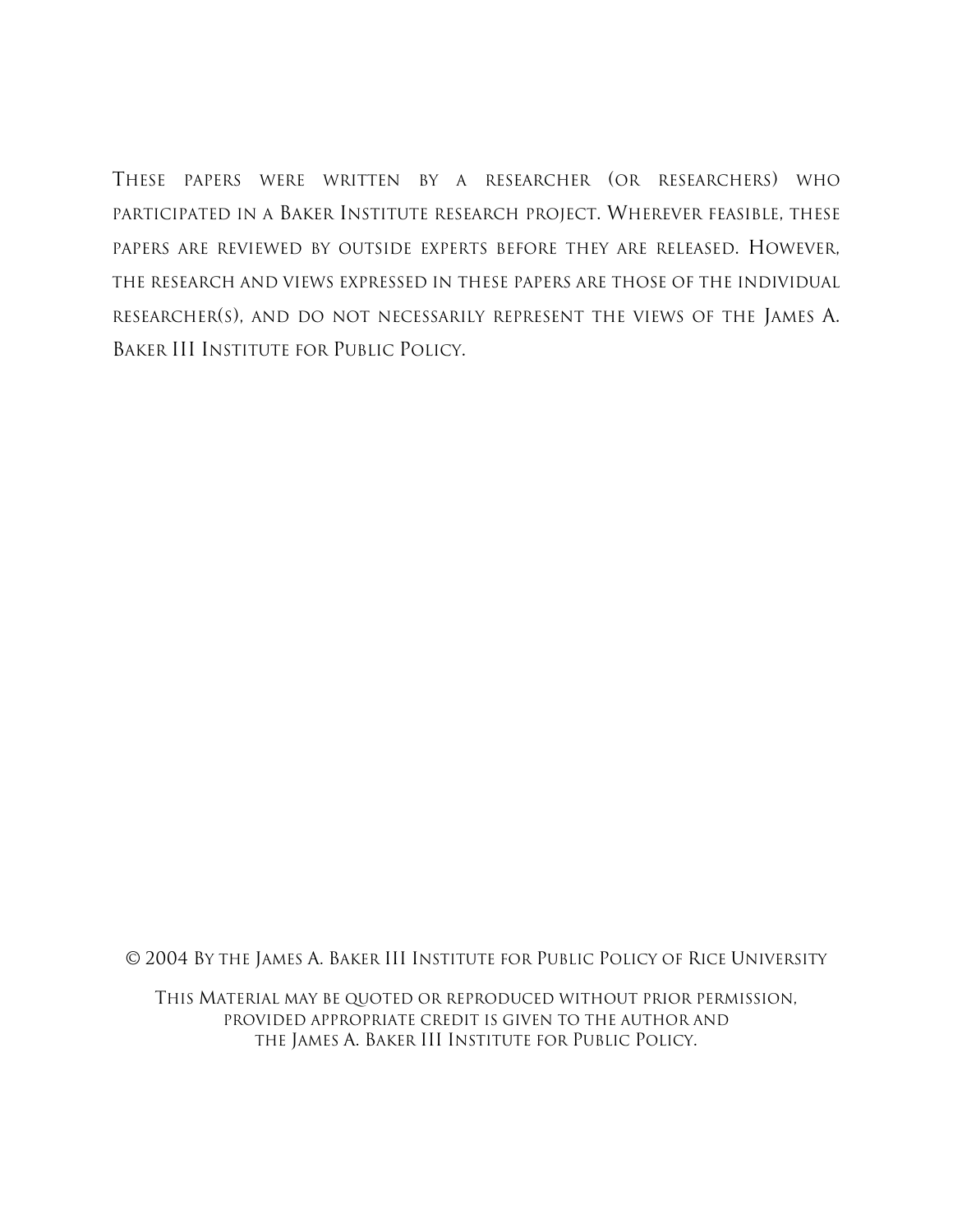## **THIS STUDY WAS MADE POSSIBLE THROUGH THE GENEROUS SUPPORT OF**

### **SHELL DISTINGUISHED LECTURE SERIES**

BAKER INSTITUTE ROUNDTABLE SHELL INTERNATIONAL E&P

### **BAKER INSTITUTE ENERGY FORUM**

ACCENTURE ANADARKO PETROLEUM THE HONORABLE HUSHANG ANSARY AND MRS. ANSARY APACHE CORPORATION ARAMCO SERVICES BAKER BOTTS LLP BAKER HUGHES BP CREDIT SUISSE FIRST BOSTON LLC CHEVRONTEXACO **CONOCOPHILLIPS EXXONMOBIL** GOLDMAN SACHS & COMPANY HALLIBURTON KUWAIT PETROLEUM MARATHON OIL CORPORATION MISSION RESOURCES NATURAL RESOURCE PARTNERS L.P. NOBLE CORPORATION PETROLEUM ENERGY CENTER OF JAPAN QATAR PETROLEUM **SCHLUMBERGER** SHELL SHELL EXPLORATION & PRODUCTION CO. SIMMONS & COMPANY INTERNATIONAL TOTAL E&P USA, INC. VANCO ENERGY COMPANY WALLACE S. WILSON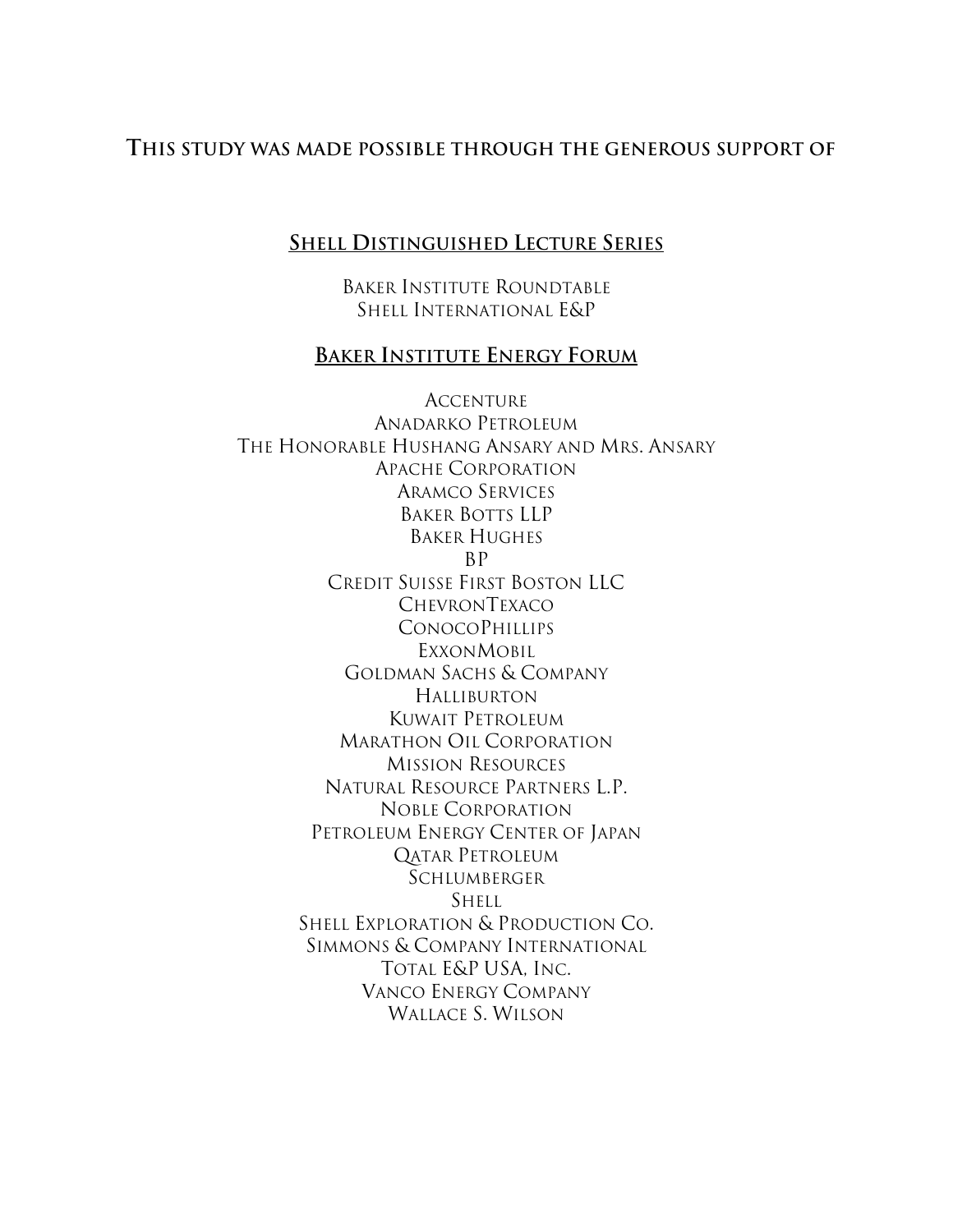I have been on a personal journey for the past year and half in a search for terawatts to find some happy answer to the energy problem. I believe the problem is, simply stated, that we have to find a new oil. Oil was, unquestionably, the basis for prosperity for this country and the planet in the last century–particularly the last half of the century. But it is very clear to many of us, including leading scientists and policy makers, that if oil remains the basis for prosperity for the world throughout this century, it cannot be a very prosperous or happy century. There are two reasons for this. First, we will certainly peak in worldwide oil production sometime in the earlier part of the century, perhaps much sooner than we would like to see it; and second, there are vastly more people on the planet who do not currently consume energy to speak of, that unquestionably will be consuming it in the future. Billions of more people, as the century unfolds, will be consuming energy at the rate that the top billion do right now. As this energy consumption rises worldwide, we will create a huge wall of carbon with immense negative impacts. Should we not find some way of getting around it?

So we need to find an economic alternative to oil. We need a new basis for energy prosperity. Ten billion people on the planet–that is our challenge. I believe this challenge is vastly greater than we admit. Between where we are right now and where we need to get to, we really have to find a new oil. I do not mean a liquid; I mean a technology that makes us energy rich again in an environmentally acceptable fashion for 10 billion people. Between here and where we need to be, there is something like ten miracles. The good news is that miracles do happen. I have been involved in physical sciences long enough to see many of them happen: lasers, high temperature super conductors, and so forth. But at the rate that they have been happening, over my lifetime, I am beginning to appreciate the magnitude of the breakthroughs that need to happen. I am not by any means convinced that we will get there soon enough. That is the reason I feel strongly that we ought to get much more intense about this issue than we have in the past and launch a major new energy research program to get this problem solved.

I know many people have heard me talk about this so I also wanted to take this lecture a step farther. In May 2003, we had a wonderful conference here at Rice University on energy and nanotechnology. We took DVDs of all the presentations, and I have looked at these five times over, listening to everyone talk, again and again. And even the people that I thought I understood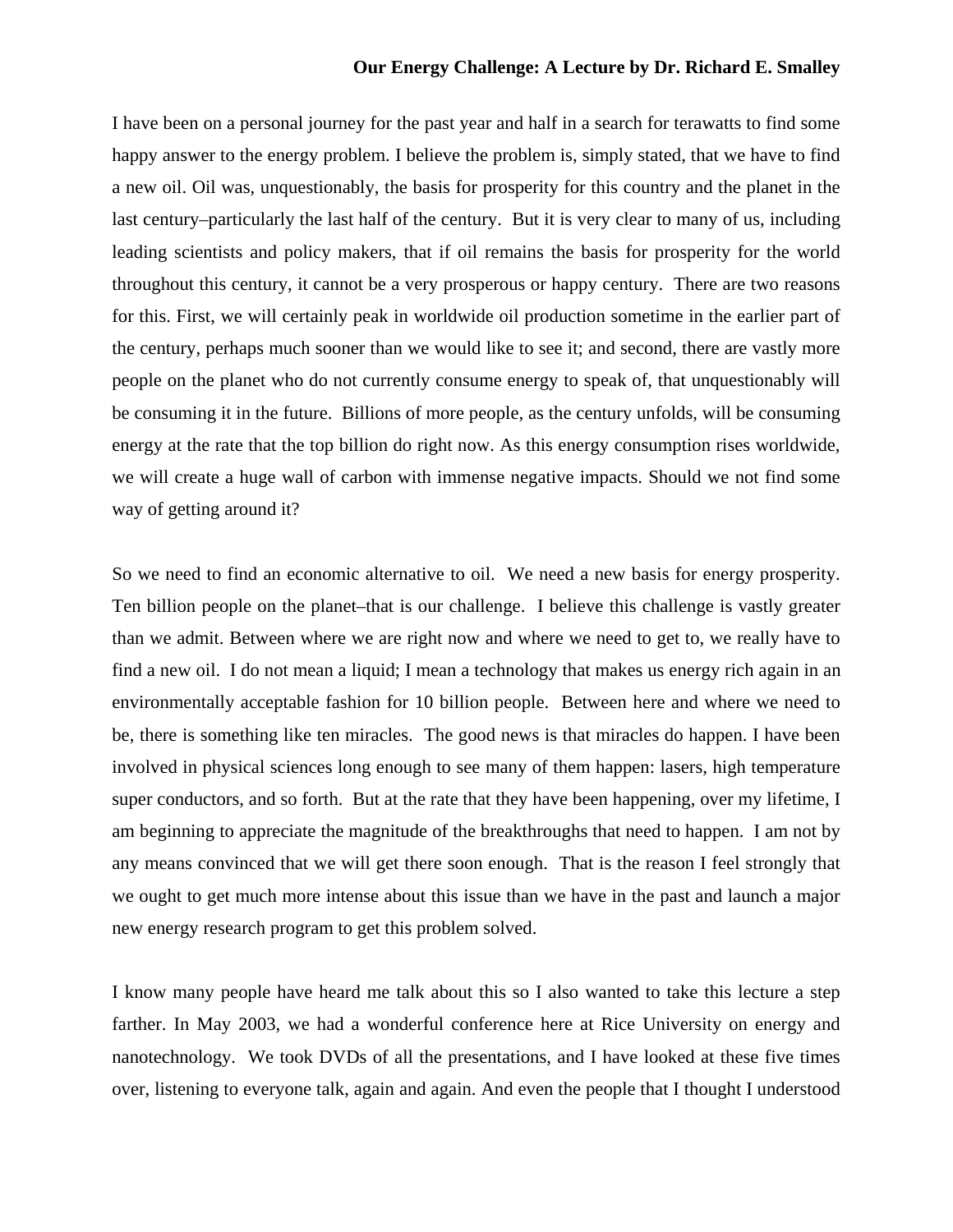what they were going to say, even the moment they stood up, I find that even on the fifth time I am learning new things. I have walked around trying to imagine at least one acceptable scenario for new energy by 2050. I was looking for a scenario that seemed consistent with the way the problem was described by the leading energy science experts who participated in our conference. There are certainly three or four different scenarios, but I find one particular approach a very interesting one, and I thought I would just talk about this one and then sit down.

Imagine by 2050, we have hacked away at this energy problem. What could it look like? When we leave oil as our prime energy driver on the planet, not only would we leave the best, cheapest, primary energy source, this great gift from mother nature, but we also have to give up the best possible way of transporting energy over continental and transoceanic distances. Now that we are looking for an alternative way of storing hydrogen, remembering the experience we have when we drive up to a Shell station and gas up with 300-400 miles of gasoline, we realize what a magnificent beauty gasoline has given us. So when about a hundred years ago we found gasoline (or at least the unrefined predecessors of it) self-propelled coming out of the ground, it was quite an event. We got crazy rich on that. Now, we try to find some way of storing hydrogen and there just isn't anything as elegant as our current gasoline system. When we go to get primary energy from the Middle East or somewhere else and bring it across the ocean to the United States, the actual cost of doing so is really quite small. When we leave oil, we have lost that. Already, we see a future where we will be bringing liquefied natural gas across the ocean, and that is not nearly as efficient, and it is going to be terribly worse when we try to bring hydrogen across the oceans. So we have to ask ourselves, how do we transport energy over long distances in the world of the future?

Well, when I think about the answer to that question, I am imagining a scenario where the dominant way we transport energy over long distances is as energy. We do not cart it around as mass and then reconvert it, but we cart it around as electrical energy. And so if you have one word in this scenario to describe this new oil, it would not be "oil," it would be "electricity." It would not be hydrogen, it would be electricity. That is the key conceptual insight that makes things work.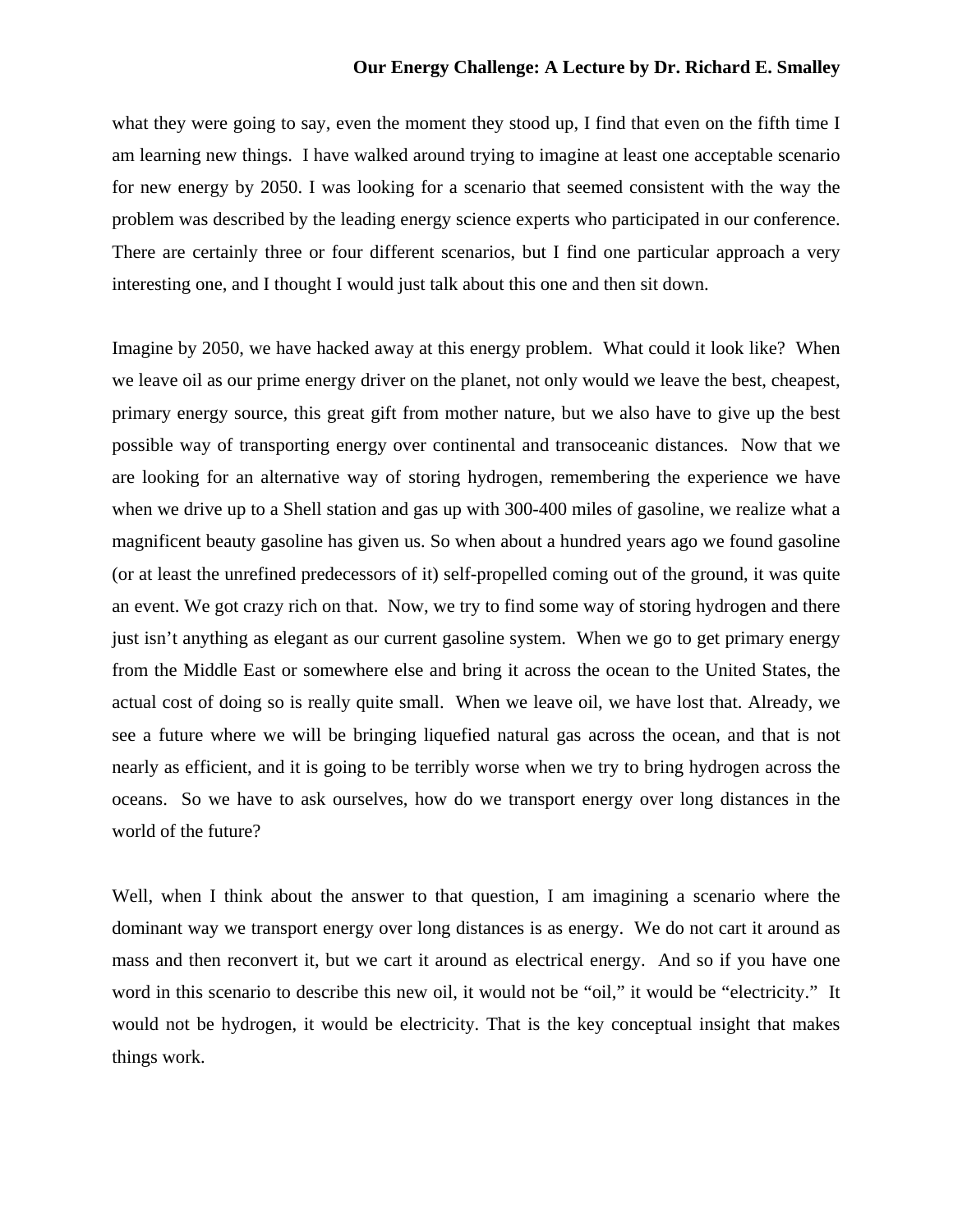Imagine for North America, for example, a continental electrical energy grid--all of Canada, the United States, Mexico and even down to Panama--which connects on the order of a 100 million local sites. The one characteristic that is most interesting in this scenario about these local sites is that at every site, there would be local storage. In thinking about the next stage, we need to realize that when we abandon oil, we not only leave a great primary energy source and the best way of transporting energy from here to there, we also leave one of the best ways of storing it. The biggest single problem of electricity is storing it.

When we are trying to find a way to store electrical energy on a vast scale, as we generally need energy in gigawatt power plants, there are very few options that one can imagine on that large scale for energy storage. But if you imagine attacking the energy storage problem locally, at the scale of a house or a small business, the problem becomes vastly more solvable because there must be many more technologies that are accessible at the smaller scale. As a scientist, I would rather fight the battle of energy storage locally than on huge centralized scales.

It is fascinating to imagine what the impact of this change of approach could have. If every one of those 100 million local sites has its own local storage--which they have locally decided for their own particular sociological, economical reasons to use a particular technology to give them an hour of buffer or a day of buffer, five days of buffer, however long they have decided to do it- -then the energy system starts to make a lot more sense. Then the electrical grid can afford to be fairly erratic. The local sites determine what period of time they want to be buffered. Increasingly, the primary energy producers that put electrical power in the world can just simply dump the power onto the grid as the cheapest possible way, and locally, the local storage buys it off the grid when it is cheapest, when it is, of course, most abundant. No longer do you have to have a system as we have currently in the United States, where we have almost twice the generating capacity than we use on average because we have to account for the peaks and the lows of demand. The most interesting part about this scenario is that the local storage aspect to this new electricity-based system means that innovation will be continually and efficiently motivated by free market forces. Because when a decision is made locally: "Well, we made a bad mistake when we bought that energy storage technology from Sears because there's a much better one from GM these days." Customers will agonize over it a bit, but after a couple of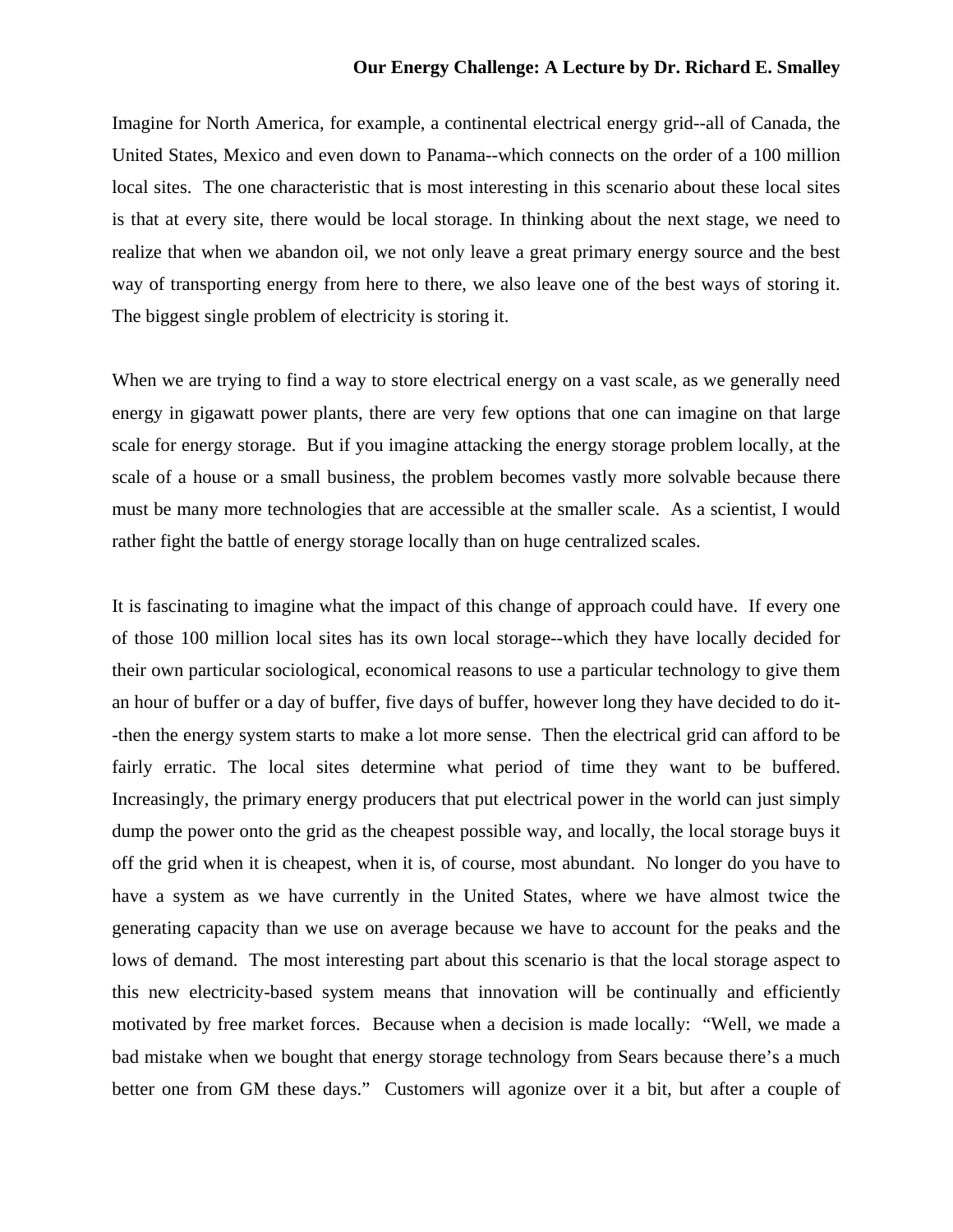years, it is not a huge life-changing decision; it is a little mistake. After a while, people sell off their old unit or trash it and bring a new unit in. It is a small thing, but a 100 million times a small thing gets to be very big. So this allows the electrical energy grid to transform itself, with a time period of a couple of years rather than time periods of decades. This gives you tremendously robust energy sources and the possibility to mix locally produced electricity with grid delivered centralized sources.

It is fun to talk about this, but what technology can give you that local storage? You cannot buy it right now from Sears. What technology would be necessary? Here are some of the miracles

## One World Energy Scheme for 30-60TW in 2050: The Distributed Store-Gen Grid Energy transported as electrical energy over wire, rather than by transport of mass (coal, oil, gas) Vast electrical power grid on continental scale interconnecting ~ 100 million<br>asynchronous NocalÓ storage and generation sites, entire system continually innovated by free enterprise NocalÓ = house, block, community, business, town, É Local storage = batteries, flywheels, hydrogen, etc. Local generation = reverse of local storage + local solar and geo Local Nbuy low, sell highÓ to electrical power grid Local optimization of days of storage capacity, quality of local power Electrical grid does not need to be very reliable

Mass Primary Power input to grid via HV DC transmission lines from<br>existing plants plus remote (up to 2000 mile) sources on TW scale,<br>including vast solar farms in deserts, wind, NIMBY nuclear, clean coal,<br>stranded gas, wa Hydrogen is transportation fuel

that we need (Figure1). Just providing the local storage does not completely solve the problem, because you have a primary energy supply here that is going to have to come from new sources. I need one other key technology. I need to be able to transform the efficiency of transporting

electrical power over thousand-mile distances, including over continental distances. Instead of taking a hundred megawatts over a thousand miles, I need to take a hundred gigawatts over a thousand miles and do it cheaply so that I can forward the cell power for a couple of pennies per kilowatt hour, 2000 miles away, paying for the entire infrastructure all along the way. If we had an answer to do that, then things start to make sense.

There is a fascinating, wonderful aspect about this scenario. The mass primary power input to the grid from high voltage DC transmission plants can come from existing plants. This is an energy system where you do not have to imagine tearing down everything we have right now and building a completely separate grid. You can start putting this in place right now and have all